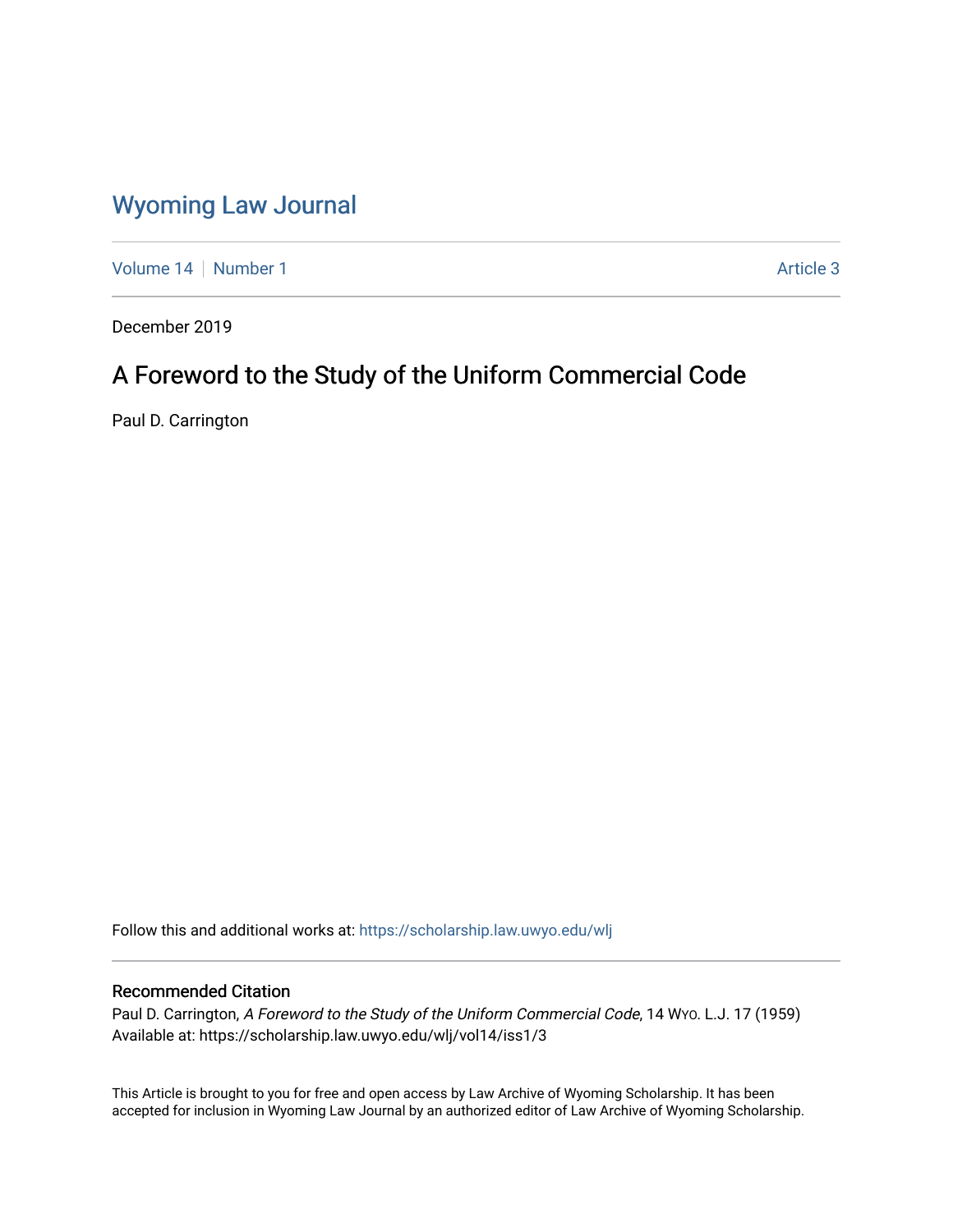# **WYOMING LAW JOURNAL**

### **STUDENT** EDITORIAL BOARD

JAMES E. BIRCHBY FLOYD R. KING

NETTABELL E. GIRARD SILAS R. LYMAN HARRY **S.** HARNSBERGER LAWRENCE **A.** YONKEE **DONALD** P. WHITE

> JAMES B. **DALEY,** *Editor-in-Chief* JAMES T. HAYS, *Business Manager*

> > **FACULTY** ADVISORS

PAUL D. CARRINGTON **JOSEPH R. GERAUD** 

*Member National Conference of Law Reviews*

Published in the Fall, Winter, and Spring **by** the University of Wyoming School of Law and the Wyoming State Bar. Subscription Price **\$2.50** per year.

Mailing address: College of Law; University of Wyoming, Laramie, Wyoming.

### **UNIFORM** COMMERCIAL **CODE SECTION**

### **A** FOREWORD TO THE **STUDY** OF THE UNIFORM COMMERCIAL **CODE**

PAUL D. **CARRINGTON\*** 

**By** the late years of the nineteenth century, the development of American law had produced a number of important conflicts in the laws of the various states which were needless handicaps to the burgeoning national economy and to the orderly administration of law. Increasing pressure for national legislation to resolve many of the problems created induced the Governors of the states, in the final decade of the century, to create the National Conference of Commissioners on Uniform State Laws. The members of this Conference are appointed **by** the Governors; it is their **job** to promulgate legislation for enactment in all states to resolve problems which appear to require uniform treatment. The statutes which they have promulgated now fill fifteen volumes.

VOL. 14 FALL, **1959** NO. I

<sup>\*</sup>Assistant Professor of Law, Univeristy of Wyoming, Faculty Advisor, Wyoming Law Journal.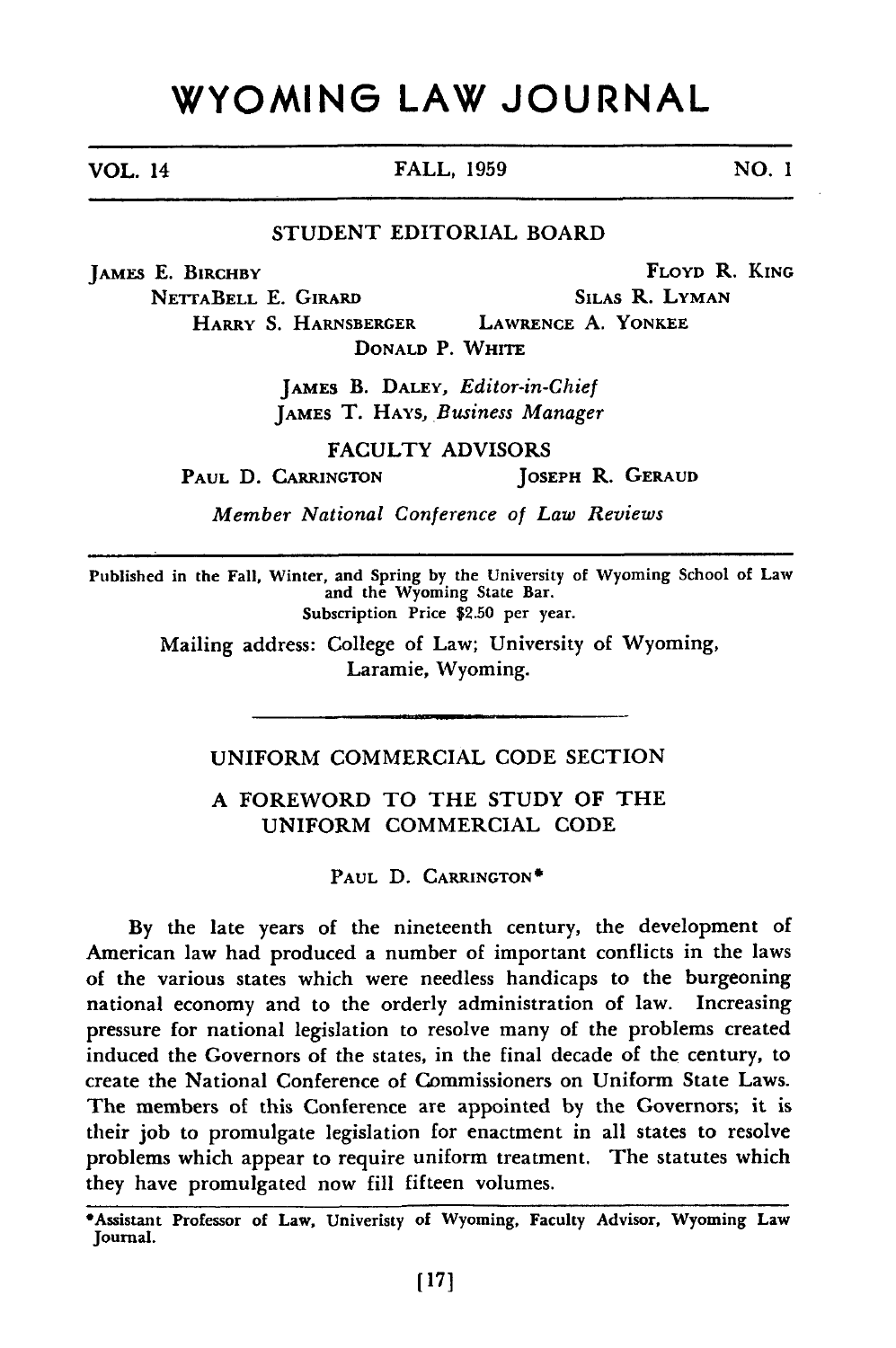Much of 'the work of the Conference has been in the field of commercial law. This has been so for several reasons. There is a need for certainty in the rules governing commercial transactions which make legislative codification particularly appropriate to this field of law. Further, with the growth of the national economy and the number of interstate transactions, there is special need for uniformity among the states. And also, the rules are much like the rules of the road: with some exceptions, the common notions of justice are inapplicable and it is important only that the rules be clearly defined and understood by the merchants who are controlled **by** them. Hence, there are very few occasions for any strong local policy or concept of justice to outweigh the advantages of uniformity.

The first major project of the Conference was the Uniform Negotiable Instruments Law which was promulgated in **1896.** It was prepared by Commissioner Crawford of New York and was ultimately adopted in every state. In **1906,** the Conference promulgated the Uniform Sales Act and the Uniform Warehouse Receipts Act, both drafted **by** Professor Williston. The Uniform Bills of Lading Act and the Uniform Stock Transfer Act were promulgated in **1909,** the Uniform Conditional Sales Act in 1918, and the Uniform Trust Receipts Act in **1933.** To somewhat varying degrees, all of these statutes found acceptance; most of them were enacted in Wyoming. All of these statutes were, however, drafted by one or a few lawyers or scholars with very little outside consultation; it is therefore not surprising that many ambiguities and other minor defects in draftsmanship appeared when the statutes were put to use. Conflicting interpretations by the courts of different states soon impaired the uniformity of the acts and created uncertainty as to the law of states where the disputed questions were not resolved. It was also discovered that there were internal inconsistencies between the various uniform acts themselves.

There has never been any substantial doubt but that the uniform acts promulgated by the Conference were a great improvement over preexisting law; uniformity and certainty of commercial laws were objectives well, if imperfectly, served by the adoption of the acts. But **by** the late 1930's there was a strong movement afoot to improve the laws regulating interstate commercial transactions. A Federal Bill of Lading Act, modeled on the uniform act, had been adopted in **1916,** and it was proposed that Congress adopt a Federal Sales Act which had been prepared by counsel for the Merchants of New York. In 1940, the Conference began work on a Revised Uniform Sales Act. It was soon decided, however, that much more satisfactory results might be obtained by thorough revision of all the uniform commercial legislation. Thus, the Conference embarked on the drafting of the Uniform Commercial Code.

The Conference first called upon the services of the American Law Institute. This is a distinguished organization composed of judges,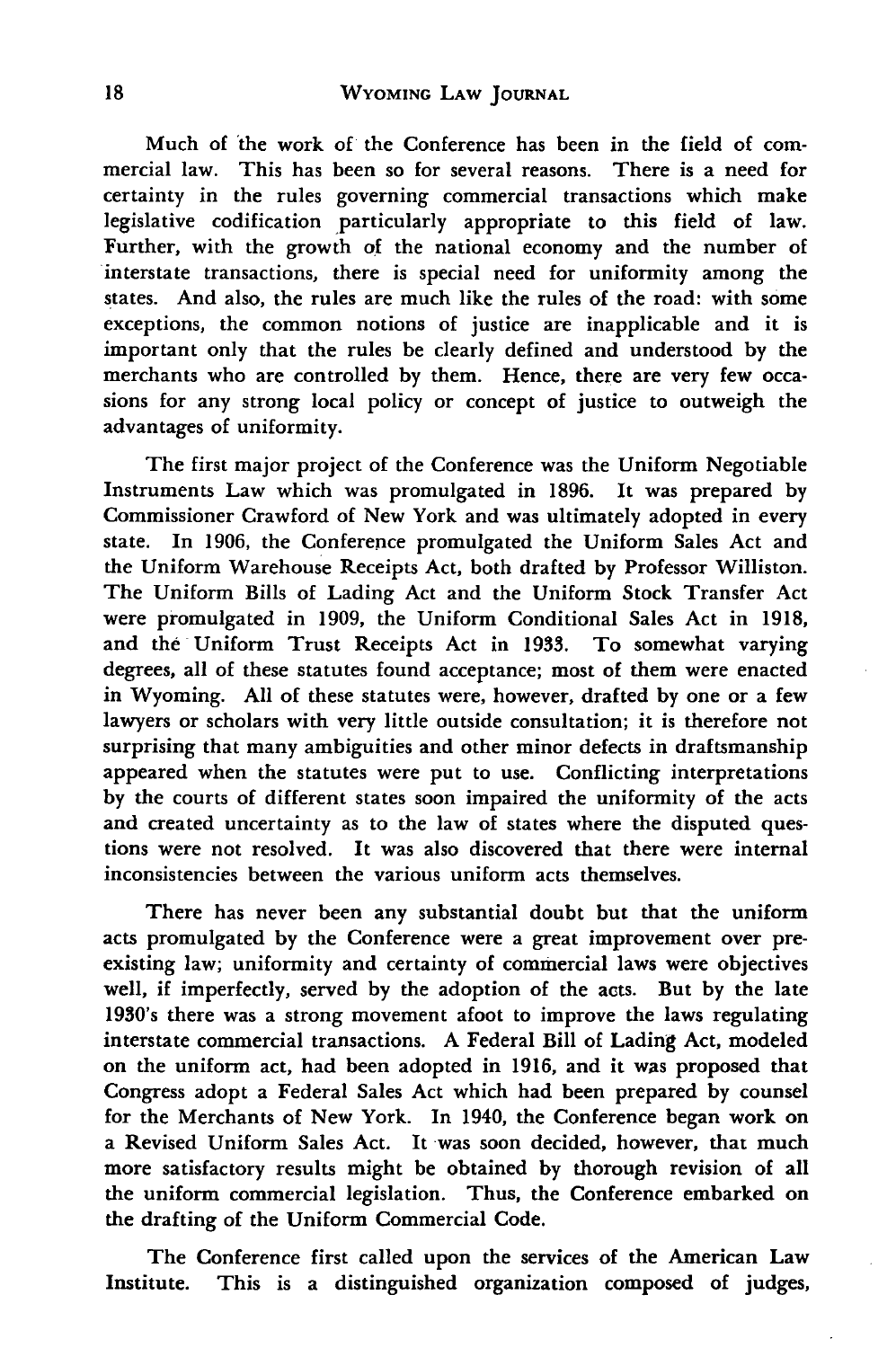scholars, and lawyers which is devoted to the improvement of American Law. The American Law Institute had just completed a twenty-nine volume Restatement of American Law, a definite work which has been cited **by** state and federal courts in over 24,000 cases. In 1944, the Uniform Commercial Code became the joint project of the two eminent organizations. Reporters, who were for the most part distinguished scholars, were appointed to draft various parts of the Code, with the assistance of groups of advisors which included other scholars, judges, and practicing lawyers. A grant of **\$275,000** was received from the Falk Foundation of Pittsburgh and another **\$100,000** was raised **by** contributions of lawyers and business firms. This money was used to defray travel and stenographic expenses; none of the persons working on the Code were compensated for their services.

A tentative draft of the Code was submitted to the membership of the American Law Institute and was subjected to several complete revisions by that organization. The final draft resulting from the American Law Institute proceedings was then submitted to interested trade associations, bankers' associations, warehousemen, railroads, and others likely to be affected by the Code for their study and comment. In 1950, the American Bar Association undertook a study of the Code. The American Bar Association House of Delegates approved the Code in 1951. On the basis of the comments of all these organizations, and on the basis of the experience of lawyers who tried drafting under the Code, a final revision was completed by the Reporters and was promulgated by the Sponsors in 1952. It was promptly enacted in Pennsylvania, and was proposed for enactment in many other states.

These events prompted a flood of literature on the subject of the new Code. Most of the comment was favorable, but there were at least two dissents. Professor Beutel of the University of Nebraska accused the American Law Institute and the Commission of "selling out to the bank lobby." On the other hand, the General Counsel of the Chase National Bank, Emmett F. Smith, raised a host of objections and encouraged bankers everywhere to resist the enactment of the Code. These criticisms and others evoked the Commission's appointment of an Editorial Board which reviewed the criticisms and published a Supplement which recommended some further changes in the Code and replied to some of the criticisms which it rejected.

In 1953, the New York Legislature referred the Code to the New York Law Revision Commission, which employed 20 consultants to make a study which was conducted through 1955. After extensive public hearings and independent research conducted for three years, at a cost of over \$300,000, the Law Revision Commission published its report in 1956. It concluded that the objectives of the Code project were desirable and attainable, but that the Code was "not satisfactory in its present form."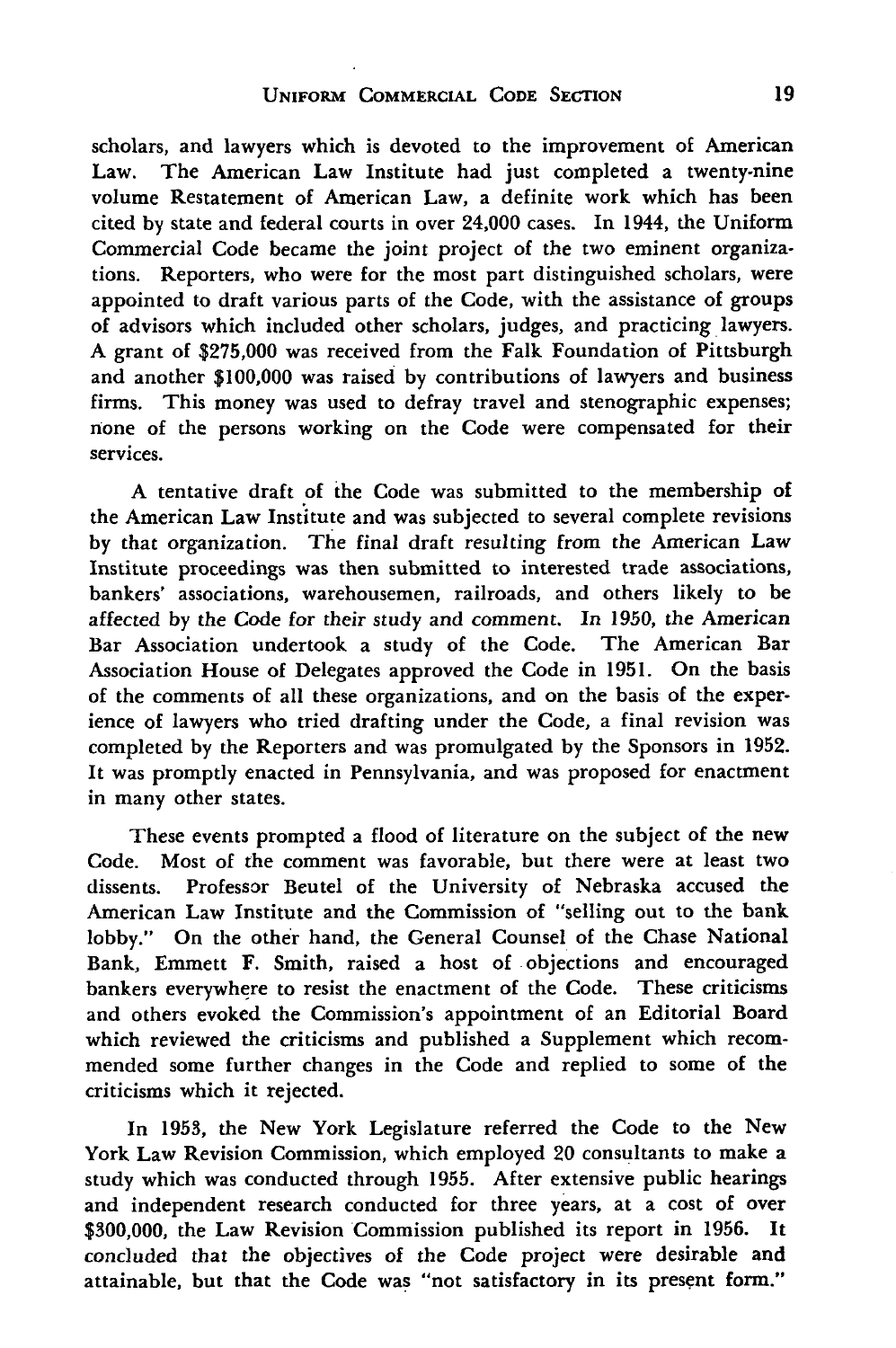The sponsors of the Code thereupon conducted further study and made a number of changes in the statute in response to the criticisms offered by the Law Revision Commission. A new 1957 Draft of the Code was prepared. In this form, the Code has been enacted in Massachusetts, Kentucky, Connecticut, and Pennsylvania. It is being considered for enactment in many other states. Most of the specific objections raised **by** the Law Revision Commission have been met, but the personnel of the Commission has been changed and no action was taken on the Code in New York at the 1959 Session of the Legislature.

In its present form, the Uniform Commercial Code is the product of a tremendous expenditure of money and the time of many of the most able lawyers, judges, scholars, and businessmen in the United States. It is the most thoroughly considered statute ever proposed for enactment. It is sponsored by the two most eminent and responsible agencies for law reform in the country. And, in 1958, the Wyoming Bar Association resolved to urge its adoption in our state.1

At the 1959 Session of the Wyoming Legislature, the Uniform Commercial Code was referred to the Legislative Research Committee for study and a report at the 1961 Session.<sup>2</sup> This report is presently in the process of preparation by members of the faculty of the College of Law of the University of Wyoming. (This foreword is in part a reproduction of the first chapter of that report.) Inasmuch as legislative consideration of the Code appears imminent, the Wyoming Law Journal is with this issue embarking on a program of informing the Bar as to its contents and effect on existing Wyoming law. The student notes which follow this foreword are narrow in scope and present examples of the application of the Code to several rather difficult problems. This foreword will seek to introduce readers to the scope and organization of the Code and to its general provisions. Tentatively scheduled for publication in the third issue of this volume of the Journal are two articles, one by Professor E. George Rudolph covering Article 9, and one by the present writer describing Articles **3,** 4, **5,** and 8. The balance of the Code will be reviewed in the first issue of Volume **15.**

The Code is divided into nine substantive Articles. (Article 10 is the repealer provision.) Article 1 contains the general provisions pertaining to matters covered by the other Articles and also some 46 definitions of terms used throughout the Code. Article 2 is a revision of the old Uniform Sales Act which was adopted in Wyoming in 1917.8 Article **3** would replace the Uniform Negotiable Instruments Law, which was adopted in Wyoming in 1905.<sup>4</sup> Article 4 concerns bank deposits and collections; it is not successor to any uniform act, but would replace a number of special

**<sup>1. 13</sup> Wyo. L. J. 120 (1959).**

**<sup>2.</sup> Chapter 187, S.L. of Wyoming, 1959. 3. Wyo. Comp. Stat.** §§ **41-101 to** 41-609 **(1945), WS Tit. 34, c. 13.**

**<sup>4.</sup> Wyo. Comp. Stat.** §§ **40-101 to 40-1707 (1945), WS Tit. 13, c. 13.**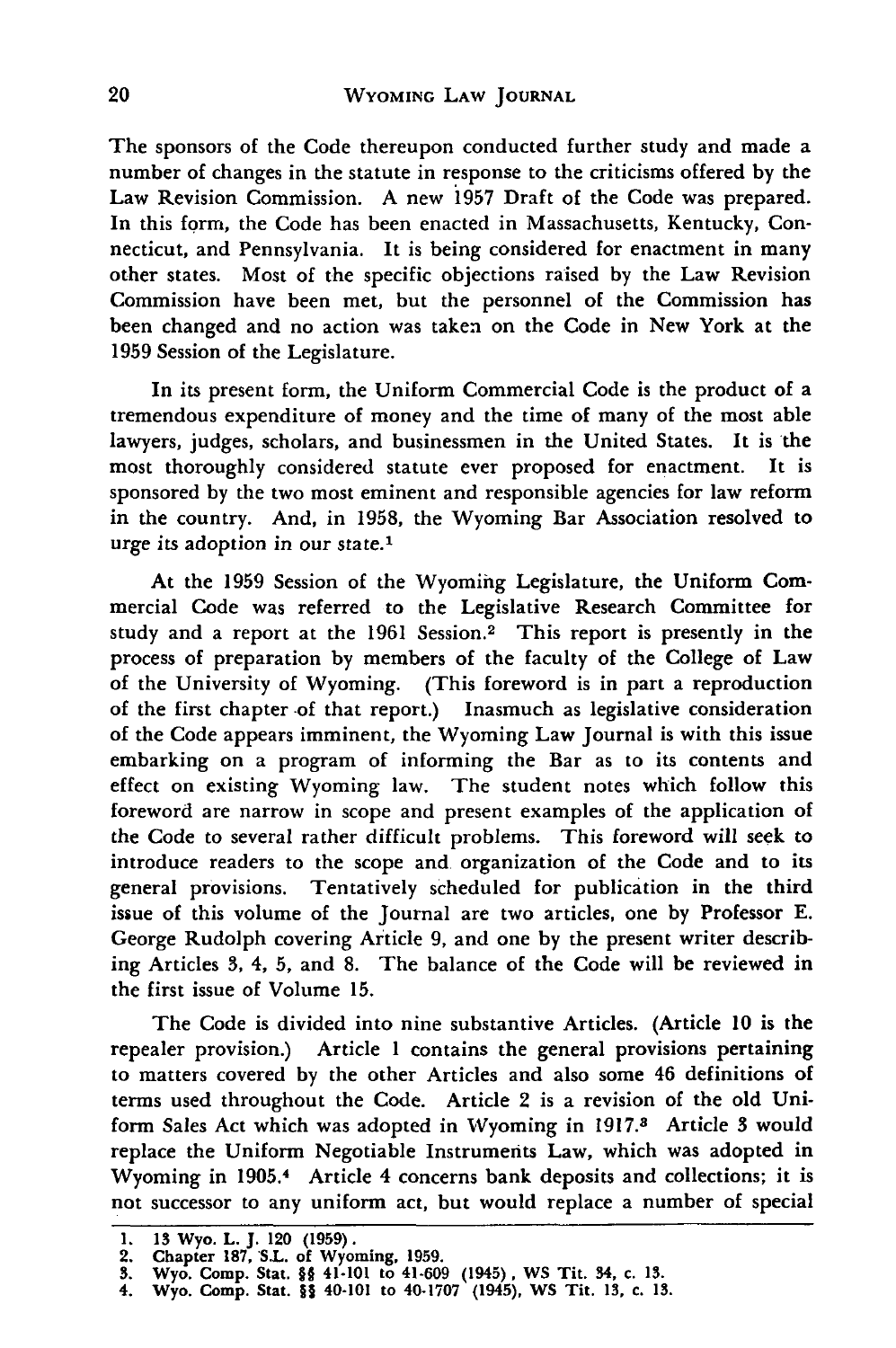local statutes<sup>5</sup> and the Bank Collection Code, a statute which was proposed for enactment in all states by the American Bankers Association and which was enacted in several, including Wyoming in 1931.6 Article **5** is completely new; it concerns letters of credit, a device for financial, commercial, and other transactions, which is much used in international trade. The use of letters of credit has developed without benefit of any guiding legislation and the Wyoming law of letters of credit is presently a void. Article 6 concerns bulk transfers; there has been no uniform act, but all states have adopted some legislation<sup>7</sup> protecting creditors against bulk transfers of inventories and Article 6 is intended to harmonize these laws. Article 7 pertains to documents of title and would replace the Uniform Warehouse Receipts Act which was adopted in Wyoming in 19178 and a local statute which defines the rights of parties to bills of lading.<sup>9</sup> The Uniform Bills of Lading Act was never enacted in Wyoming. Article 8 would govern transactions in investment securities. Insofar as it relates to negotiable bonds, it would replace the Uniform Negotiable Instruments Law, but otherwise it is a revision of the Uniform Stock Transfer Act which was not enacted in Wyoming until 1945.10 Article 9 concerns security transactions and would replace existing legislation on chattel mortgages,<sup>11</sup> conditional sales,<sup>12</sup> trust receipts,<sup>13</sup> and account receivable financing.14 As a first introduction to the sort of changes which the Code would bring to the vast expanse of laws which it would thus replace, it may be useful here to consider some of the general provisions of Article 1.

The Code, like its predecessors, is concerned, for the most part with technical rules governing the mechanics of commercial transactions. To be sure, some policy decisions are necessarily made in the formulation of such rules, but so far as appears the Code contains no policy decisions which would significantly prejudice the interests of any special group. This policy neutrality is largely assured at the outset by Section 1-102 which affirms the general right of parties to commercial transactions to fix their own rights and liabilities by contract and declares it to be a policy of the Code "to permit the continued expansion of commercial practices through custom, usuage, and agreement of the parties." Freedom of contract has never been an absolute freedom, however, and it is not absolute under the Code.

The most important existing limitation on freedom of contract is the common law doctrine of consideration. Section 1-107 of the Code makes

**<sup>5.</sup>** Wyo. Comp. Stat. §§ **35-148** to **35-157** (1945), WS **13-29** to **13-38. 6.** Wyo. Comp. Stat. c. 41, Art. **7** (1945), WS Tit. *13,* c. 3, Art. **9.**

**<sup>7.</sup>** Wyo. Comp. Stat. c. 41, Art. **7** (1945), WS Tit. 34, c. 14. **8.** Wyo. Comp. Stat. **§§** 42-101 to 42-504 (1954), WS Tit. **34,** c. 20.

**<sup>9.</sup>** Wyo. Comp. Stat. c. *39,* Art. **1** (1945), WS Tit. *34,* c. **18. 10.** Wyo. Comp. Stat. c. 44, Art. **5** (1945), WS Tit. **17,** c. 6, Art. 2.

**<sup>11.</sup>** Wyo. Comp. Stat. c. **59,** Art. **1** (1945), WS Tit. 34, c. **16.**

<sup>12.</sup> Wyo. Comp. Stat. c. 41, Art. **8** (1945), WS Tit. 34, c. **15.**

**<sup>13.</sup>** Wyo. Comp. Stat. c. 44, Art. **5** (1945), WS Tit. **34,** c. **19.** 14. Wyo. Comp. Stat. c. **39,** Art 14 (1945), WS Tit. 34, c. **17.**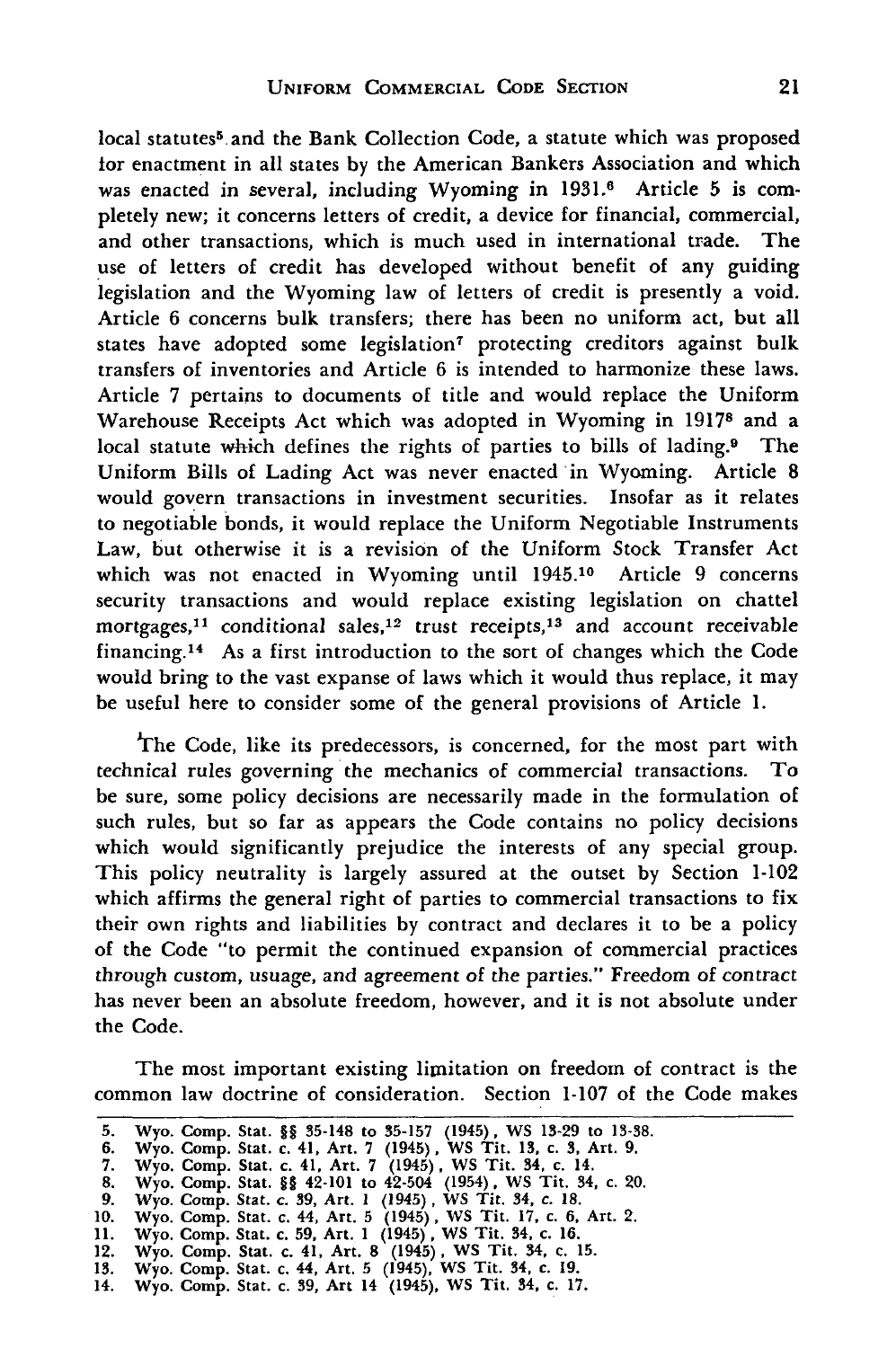an inroad into this doctrine by providing that "any claim or right arising out of an alleged breach can be discharged in whole or in part without consideration" by a written renunciation "signed and delivered" by the aggrieved party. This is an extension of the principle embodied in Section 122 of the Uniform Negotiable Instruments Law<sup>15</sup> and is intended to encourage and protect private settlements of commercial disputes. It is thought that the requirement of a writing is sufficient protection of the aggrieved merchant against unwise generosity; it is, in a sense, a throwback to the old common law seal, for prior to the abolition of the seal there was no requirement of consideration for instruments under seal.

Section 1-203 states another principle which is in derogation of absolute freedom of contract: "Every contract or duty within this Act imposes an obligation of good faith in its performance or enforcement." This right to good faith performance cannot be bargained away. Specific examples of the application of this principle are found elsewhere in the Code. One such instance is found in Section 1-208 which provides that a creditor who retains the right to accelerate at will must exercise this power "in good faith" belief that the prospect for payment has been impaired. This provision is consistent with an assumption made by our Supreme Court to the effect that a creditor may not exercise a power of acceleration capriciously for the purpose of embarrassing his debtor.16

There are other limitations on freedom of contract to be found in the Code. Some rights cannot be waived. These will be discussed where pertinent, but it may be observed here that these limitations are largely narrow limitations and are often declaratory of existing law, or at least of a "majority view."

Section 1-105 is the central Code provision dealing with the problem of the choice of law controlling transactions which take place in more than one state. **All** lawyers recognize these problems of choice of law as being among the most difficult they must face. In no other field of law are the rules more uncertain or the alternatives more hotly disputed among the authorities. Because of the absence of Wyoming case law and the extent of dispute elsewhere, it is very difficult to predict the outcome, in our courts, of even the simplest problems of choice of law. For this reason, almost any codification of law in this field would be beneficent. The Code solution is to permit the parties freedom to choose the law which will control their rights and liabilities so long as the transaction bears some relation to the law chosen, and then provides a number of rules to guide courts in making the choice in cases in which the parties have failed to do so.

Section **1-206** pertains to the requirement of a writing for contracts

**<sup>15.</sup>** Wyo. Comp. Stat. § 40-804 **(1945), WS 13-408.** Jones v. Wettlin, **39** Wyo. **331, 271** Pac. **217 (1928).**

**<sup>16.</sup> See** Hein v. Mercante, **57** Wyo. **81, 113 P.2d 940 (1941).**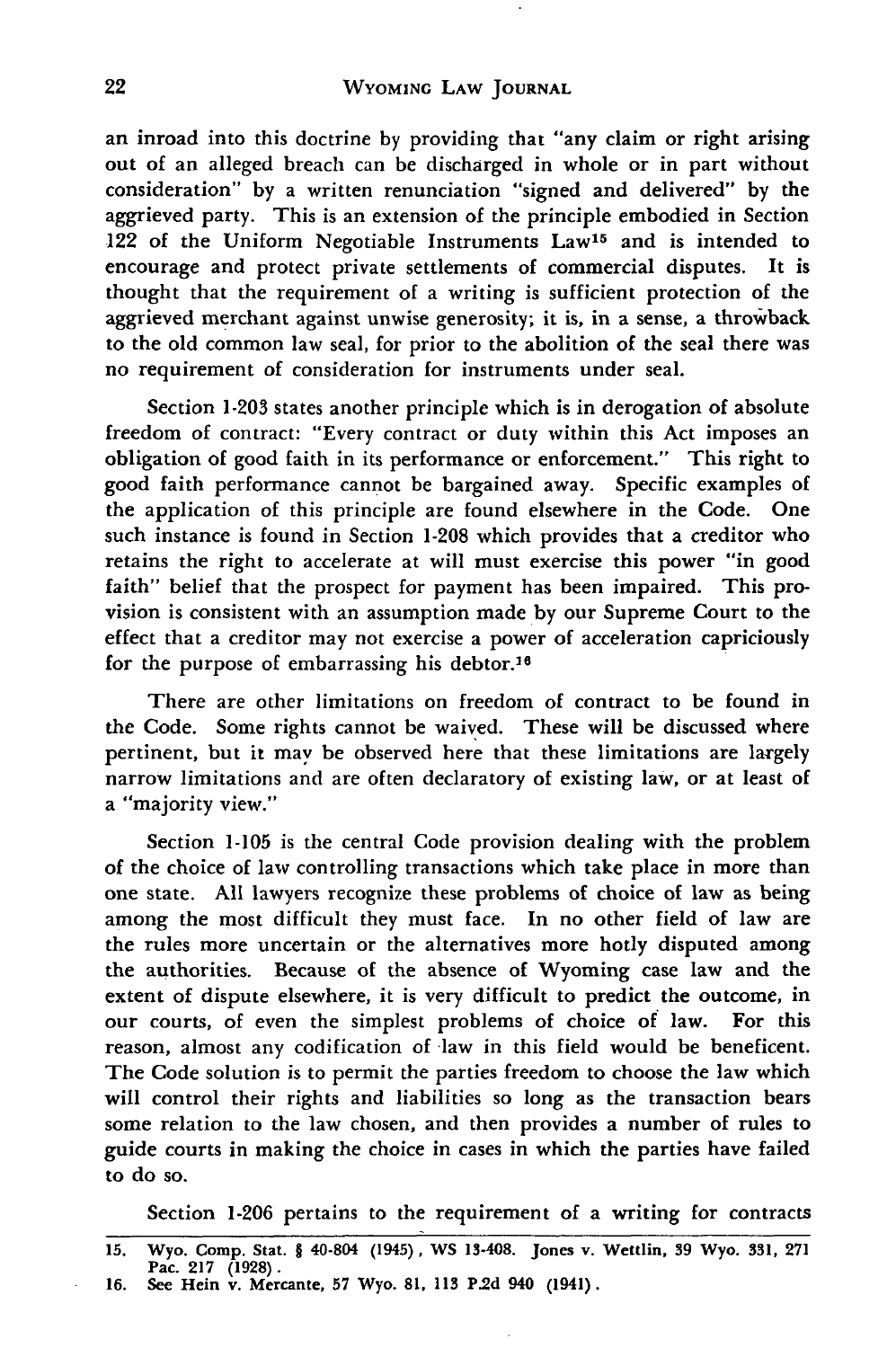for the sale of personal property other than goods or securities. A contract for the sale of choses in action, contract or royalty rights, or intangibles for more than \$5,000 is not enforceable unless in writing. Choses in action are presently covered by the Uniform Sales Act and the value limit imposed by the Wyoming Sales Act is **\$50;17** this section raises that limit a hundred fold. This is a desirable change for the requirement of a writing for small transactions which are customarily informal is more likely to be an instrument for perpetuating fraud than for preventing it. A sale of other intangibles is not presently within the statute of frauds in Wyoming and the extension of the requirement of a writing to include these kinds of transactions would also seem to be a desirable change in our law.

Section 1-201 harmonizes the terminology of the other Articles of the Code. These definitions do not in themselves effect any changes in existing law, but perhaps one, at least, needs mention here. A problem which runs through the whole of commercial law is the problem **of** the protection to be afforded the good faith purchaser of goods, documents of title, or commercial paper from one who is not the owner or with respect to which some security interest is outstanding. Such a "purchaser" is not protected unless he has given "value" for the goods or other subject of sale. The term "value" is presently defined in all of the uniform commercial acts except the Uniform Conditional Sales Act; these definitions all include the words "value is any consideration sufficient to support a simple contract,"18 and this language is carried forward into the Code.

This language seems to mean that one who has made a binding promise to pay, has given value, even though he is still free to avoid liability on that promise. Some dissent has been registered, however, on the ground that the language cannot be taken to mean that one who can simply repudiate his promise to his transferor need not do so, but may stand on his favored position as a good faith purchaser. The Code has resolved all doubt against this dissent and defines value to include binding commitments to extend credit or for the immediate extension of credit. This seems sound. The claimant may yet reach the unpaid purchase price in the hands of the purchaser, even though he may not set aside the sale. This is generally an adequate remedy and the alternative rule forces the good faith purchaser to risk the merit of the claim asserted: if he believes the claimant and repudiates his promise, he will be liable for breach if the claim is erroneous; if he disbelieves the claimant and performs his promise, he will be liable as a converter of the goods if the claim proves valid.

Section 54 of the Negotiable Instruments Law19 nevertheless adopts the rule of the dissent noted above: "Where the transferee receives notice

**<sup>17.</sup> Wyo. Comp. Stat.** § **41-104 (1945), WS 34-169.**

**<sup>18.</sup> Wyo. Comp. Stat.** §§ **40-202, 44-522(10), 41-606(1). 59-401, 42-503 (1945), WS 13-310, 17-100(10), 34-158(1), 34-297, 34-316. 19. Wyo. Comp. Stat.** § **40-404 (1945), WS 13-340.**